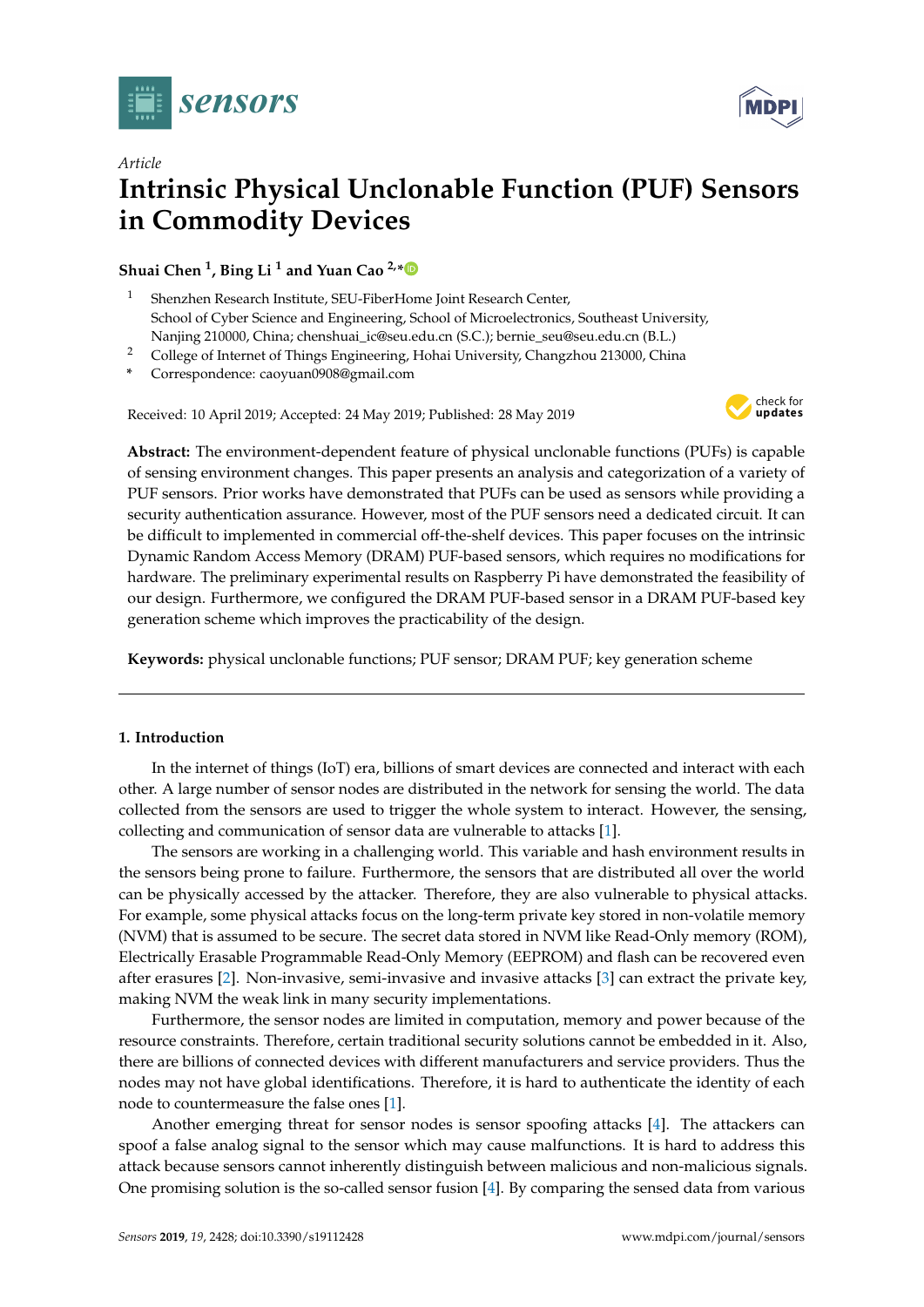sensors, the malicious signal can be detected. However, for some low-cost sensor nodes, the overhead of multi-sensors is unacceptable. Therefore, the low-cost intrinsic sensors that do not use an analog-mixed circuits are worth studying.

Physical unclonable functions (PUFs) [\[5\]](#page-12-4) exploit the random variability of nano-scaled manufacturing variations to achieve tamper resistance, and physical and mathematical unclonablility. It has become an indispensable primitive to countermeasure the aforementioned security issues, since:

- PUF provides the possibility for low-cost key storage and authentication which is not vulnerable to physical attacks [\[6](#page-12-5)[,7\]](#page-12-6). No secret data needs to be stored in NVM. Instead, the secret key or identification is derived from the physical properties of the PUF when needed.
- Some PUFs are very sensitive to environmental parameter changes. Therefore, one can use the PUF response to sense environmental changes. For example, a ring oscillator (RO) PUF can measure the temperature in the Field-Programmable Gate Array (FPGA) boards [\[8\]](#page-12-7). The digital PUF is easily embedded in the Application Specific Integrated Circuit (ASIC) or FPGA without analog circuits. Therefore, a PUF-based sensor is a good candidate to countermeasure a spoofing attack where the outputs from multiple traditional and PUF sensors can be compared to catch an anomaly [\[9\]](#page-12-8).
- Some digital PUFs can be used as a fusion of low-cost key storage, authentication and sensor. It is easy to be implemented in digital devices because it does not require any analog-mixed process.

However, most of the existing PUF sensors rely on dedicated circuits that are very difficult, if not impossible, to find in off-the-shelf commodity devices [\[8–](#page-12-7)[10\]](#page-12-9). The addition sensors may not meet the requirements of some low-cost systems. Therefore, some intrinsic PUF instances within standard hardware that do not need any dedicated circuits or hardware modifications can be evaluated as PUF sensors to overcome the requirements of the off-the-shelf devices. In this paper, we propose a temperature sensor leveraging Dynamic Random Access Memory (DRAM) PUF in commodity devices. Our method is based on the existing DRAM circuits and does not require adding any hardware circuits in the device.

Our key contributions are as follows:

- Implementation of an intrinsic DRAM PUF-based temperature sensor in off-the-shelf commodity devices.
- Test the feasibility of the DRAM PUF-based sensor and configure it in a DRAM PUF-based key generation scheme.

The rest of the paper is organized as follows. Background and some related security issues are introduced in Section [2.](#page-1-0) In Section [3,](#page-2-0) we summarize the existing PUF sensors. A novel temperature sensor based on DRAM PUF is proposed in Section [4.](#page-4-0) Evaluation of the novel temperature PUF is presented in Section [5](#page-6-0) and we discuss this work in Section [6.](#page-10-0) The conclusion is presented in Section [7.](#page-11-0)

# <span id="page-1-0"></span>**2. Background**

### *2.1. Physical Unclonable Functions*

Since the introduction of an optical PUF in 2002 [\[11\]](#page-12-10), researchers have proposed various PUF designs. The digital PUFs are the most popular components. The essence of a digital PUF is a hardware circuit with unique binary or analog behavior which depends on the integrated circuit (IC) manufacturing variations, e.g., delays, frequencies or capacitances. The process variations are randomness, even the manufacturer can not predict or clone it. Hence, PUFs have been proposed as an important building block for security systems. For example, PUFs can be used in a lightweight key storage scheme [\[6,](#page-12-5)[12\]](#page-12-11) or authentication and identification scheme [\[13](#page-12-12)[,14\]](#page-13-0) which does not need any NVM to store the secret data. The private key is derived from the PUFs during run time instead of being stored in the NVM. Thus, it can be used to protect against certain NVM attcks.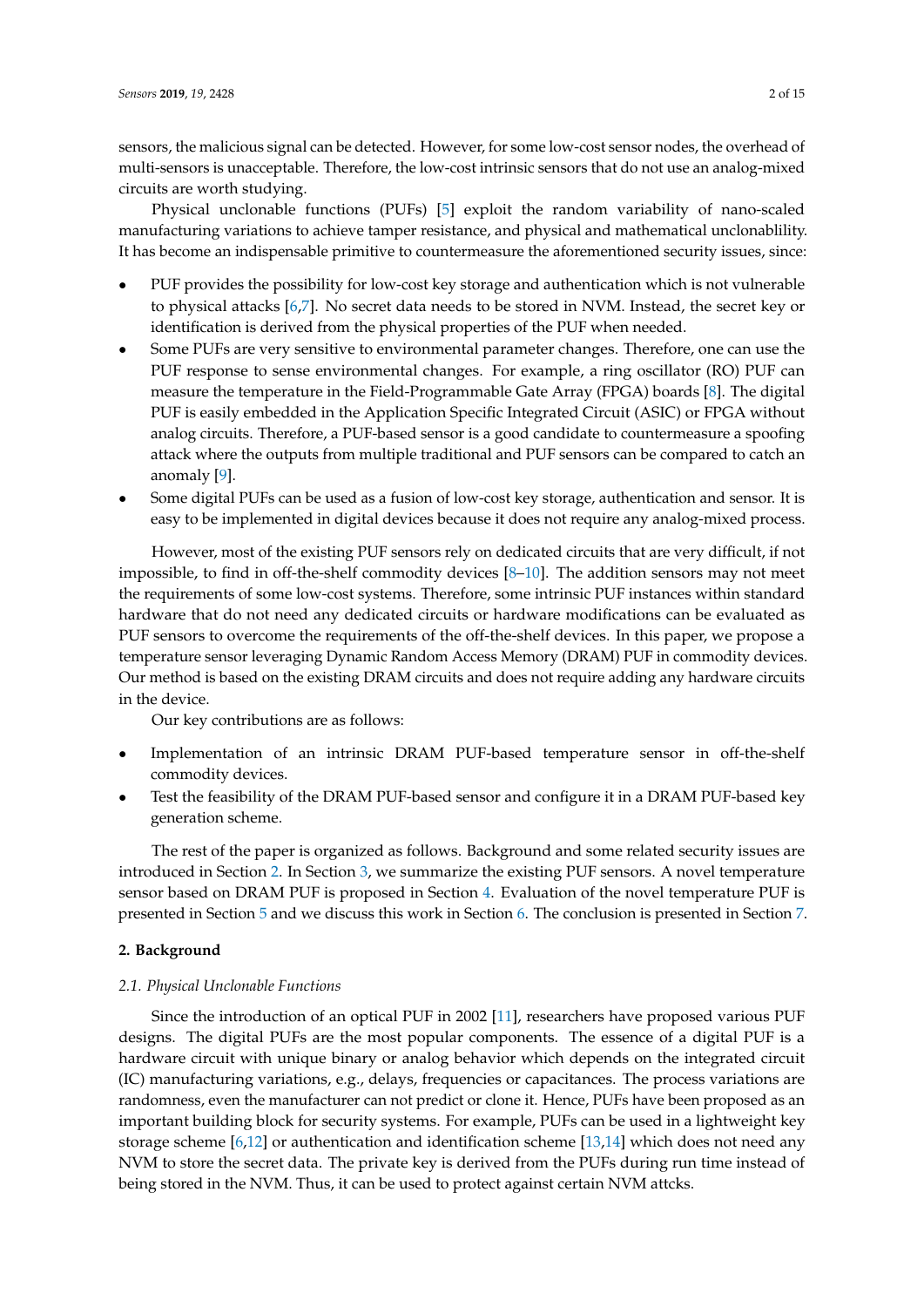Most of the digital PUF designs (e.g., Arbiter PUF [\[15\]](#page-13-1) and Ring Osillator (RO)-PUF [\[16\]](#page-13-2)) require the design of dedicated circuits which tend to be rather complex in design and manufacturing. Also, it is difficult, if not impossible, to find these dedicated circuits in existing commodity devices. Therefore, people are becoming more and more interested in intrinsic PUFs, e.g., Static Random-Access Memory (SRAM) PUF [\[17\]](#page-13-3) and DRAM PUF [\[18\]](#page-13-4). DRAM PUF is the focus of this work.

#### *2.2. Secure Key Management Scheme for Sensor Networks*

Key management is considered the most critical component of security systems [\[19\]](#page-13-5), as the leakage of keys makes even the toughest cryptographic system pliable. It is the same in the trust management scheme in the wireless sensor network (WSN) [\[20](#page-13-6)[,21\]](#page-13-7). To maintain the tolerant level of trust among the sensor nodes, trust management is established to authenticate the genuine and fake sensor nodes. In the trust management system, a robust and lightweight key management scheme is critical.

In paper [\[22\]](#page-13-8), the author divided the key management schemes into symmetric, asymmetric and hybrid, based on the encryption techniques. For the scenario of dynamic WSN, paper [\[23\]](#page-13-9) proposed a dynamic key management scheme by refreshing the pairwise keys periodically or on demand. There is also an existing survey on key management in WSN that classifies the key management schemes as key pre-distribution schemes, hybrid cryptography schemes, one-way hash schemes, key infection schemes, and key management in hierarchy networks. In the key pre-distribution schemes, one lightweight solution is that all the nodes only need to store a master secret key. When used in the field, the key management scheme is initiated by the global master key. However, due to the NVM-based key storage scheme, the previous works showed that any micro-controller, FPGA, secure memory, smart-card and even ASIC can be attacked successfully by several attack methods [\[1](#page-12-0)[,24](#page-13-10)[,25\]](#page-13-11). The whole WSN will be compromised if one sensor node key is promised.

One complement to the aforementioned leakage attacks is proposed in paper [\[26\]](#page-13-12). The authors proposed a public-key encryption scheme that is resistant to key leakage attack. However, the public-key based crypto desigh is too expensive to implement in the low-cost systems.

A natural defense would be to store the secret key in tamper-resistant hardware. For example, paper [\[27\]](#page-13-13) proposed a countermeasure using the coating layer and paper [\[28\]](#page-13-14) presents a construction by the error detection codes that is resilient to key leakage. However, the traditional tamper-resistant hardware might also vulnerable to some attacks, e.g., [\[25,](#page-13-11)[29\]](#page-13-15). Furthermore, it is difficult to implement in the resource-constrained sensor nodes and the off-the-shelf devices.

PUF provides the possibility for a tamper-resistant, low-cost key storage and authentication scheme [\[7,](#page-12-6)[30\]](#page-13-16). The advantages of this combination would be:

- Tamper-resistant. The key is extracted from the nano-scale manufacturing variations, not "burned" in the NVM like EEPROM. Therefore, even an invasive attack cannot compromise the secret key.
- Low-cost. For some intrinsic PUFs, the security system does not need to add any dedicated circuit in hardware. For example, the implementation of DRAM PUF [\[31\]](#page-13-17) just requires the firmware modifications.
- Combing node identity. Integrating node identity in the process of key production will make a system more secure [\[32\]](#page-13-18). It is also helpful for the resistance of node replication attacks [\[33\]](#page-13-19). PUFs can be seen as the "fingerprints" of hardware, it can be used in identification and key generation. In the PUF-based key generation scheme, the key is extracted from the hardware feature. Obviously, this feature can be seen as the identity of nodes.

# <span id="page-2-0"></span>**3. PUF Sensor**

Based on the roles of PUF in PUF sensors, we classify the current PUF sensors as PUF-protected sensors and PUF-based sensors.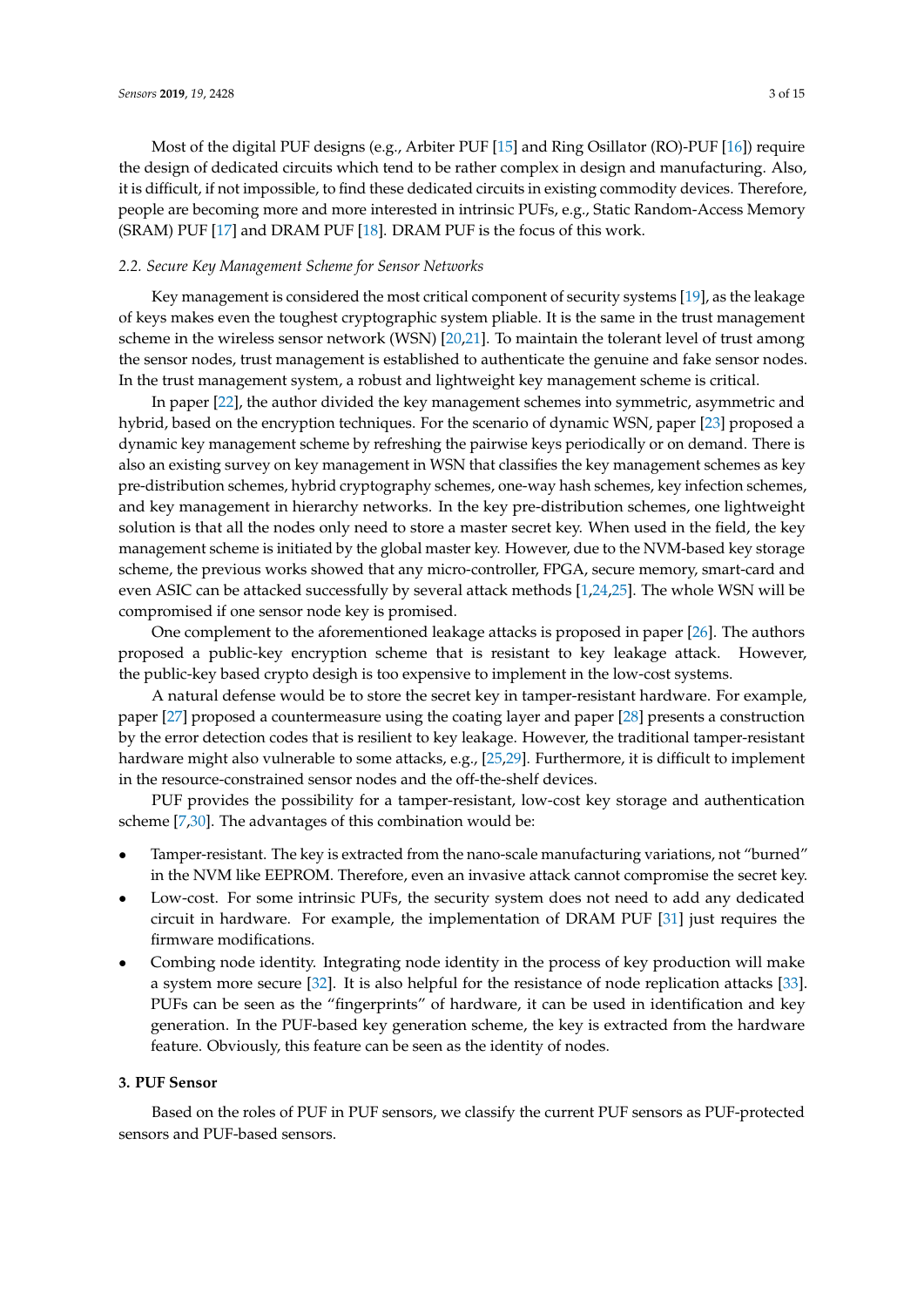#### *3.1. PUF-Protected Sensor*

The so-called PUF-protected sensor is a variety of sensor that leverages the functionality of a conventional PUF to authenticate the sensor nodes or protect the sensed value.

The PUF-protected sensor was first proposed in paper [\[34\]](#page-13-20). As shown in Figure [1,](#page-3-0) the conventional PUF is co-mingled with the sensor so that the sensor value is determined by both the physical quantity and PUF response. In paper [\[34\]](#page-13-20), the signals of the offset generator are selected randomly by the PUF response to generate the final sensed value. Like the PUF-based authentication process, the proposal also has an enrollment phase to store some challenge-measurement-response pairs. When used in the field, the micro-controller just accepts the sensed data that passed the verification process. Therefore, the PUF-protected sensor becomes a promising mechanism for securing remote sensors.

<span id="page-3-0"></span>

**Figure 1.** Physical unclonable function (PUF)-protected sensor.

Cao et al. extracted some PUF features from the CMOS image sensor [\[35\]](#page-14-0) to improve the image sensor as a trusted entity. Each pixel can generate a 1-bit PUF response based on the fixed pattern noise resulting from manufacturing variations. Therefore, each image sensor can generate a unique and reliable signature for the pictures using the hash function. This design can be implemented on the existing CMOS image sensors without a dedicated circuit. It can be used in a PUF-based perceptual image hash scheme to carry out the image content birth certification.

# *3.2. PUF-Based Sensor*

As shown in Figure [2,](#page-3-1) the PUF-based sensors evaluate the environmental parameters based on the environment-dependent-behavior of the PUF. Usually, the PUF-based authentication and key generation scheme has two steps: The enrollment phase in the security environment, and the authentication or key generation phase when used in the field. Most PUFs exhibit unreliability problems due to inherent sensitivity to the environmental conditions, e.g., temperature and supply voltage [\[36\]](#page-14-1). This unwanted fact gives us a new idea to sense environmental changes.

<span id="page-3-1"></span>

**Figure 2.** PUF-based sensor.

Paper [\[37\]](#page-14-2) presented a micro-electro-mechanical (MEM) relay based RO-PUF to sense pressure and provide authenticity. Compared to the conventional RO-PUF, the "sensorPUF" leveraged the MEM relay inverter to replace the CMOS inverter. The MEM relay inverter can sense the pressure changes and influence the behavior of RO-PUF to a unique but deterministic function. Therefore, the sensed value has both the pressure feature and the hardware "fingerprints" feature to realize an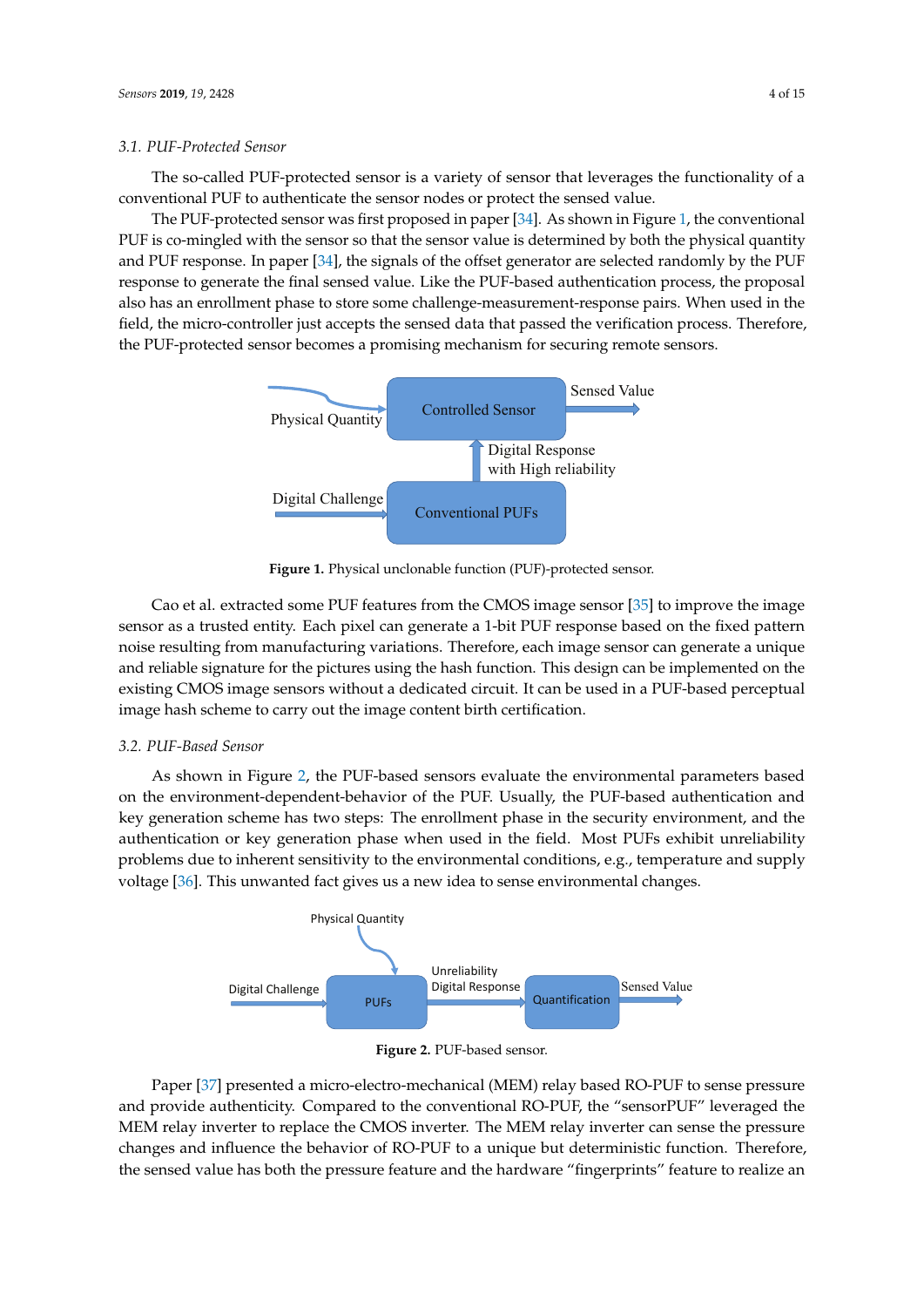authenticated pressure measurement. However, it is hard to implement this design in some low-cost IoT devices.

Compared to the aforementioned work, paper [\[10\]](#page-12-9) proposed a universal RO-PUF to sense voltage. By leveraging the sensitivity challenges, the authors also investigated a challenge selecting a method to improve the sensing capability. Similarly, paper [\[9\]](#page-12-8) presented another type of voltage sensor based on the error rate or universal Glitch PUF.

Furthermore, the oscillation frequency is sensitive to temperature changes [\[8](#page-12-7)[,38\]](#page-14-3). It can be used as the thermal sensor in FPGA to monitor the die temperature. This temperature sensor also can be used as a possible malicious application of the thermal covert channel. The transmitter can encode the transmitted data into heat patterns and the RO-PUF based temperature sensor can detect temperature changes in the receiver [\[39](#page-14-4)[,40\]](#page-14-5).

#### <span id="page-4-0"></span>**4. Proposed Intrinsic PUF Sensor Based on DRAM PUF**

Although the aforementioned design allows the sensor to inherently provide assurance of authenticity by co-mingling sensing and unique hardware features, it is difficult, if not impossible, to be found in the existing off-the-shelf commodity devices. Therefore, the design and implementation of intrinsic PUF sensors that do not need to add any dedicated hardware are necessary. This paper briefly presents a novel intrinsic temperature sensor based on the decay feature of DRAM PUF.

#### *4.1. DRAM PUF*

<span id="page-4-1"></span>DRAM is pervasively used in existing embedded systems. As shown in Figure [3,](#page-4-1) the DRAM cell consists of a transistor and a capacitor. Each cell stores 1-bit data in the capacitor and can be accessed D through the transistor. The cells are grounded in a 2-dimensional array, where each row is connected to a word line and column linked in a bit line. In each cell the capacitor leaks the charge over time which causes data to flip from the previous contents. Therefore, DRAM chips usually have a periodical self-refresh module to recharge the capacitor on time which is controlled by the memory controller.  $\n *D*N\n$ 



**Figure 3.** The architecture of DRAM.

Due to the manufacturing variations among DRAM cells, some cells leak faster than others. After a certain delay time, enough charge has leaked crossing the threshold from some cells such that the stored logical bit flips. For the other cells, the contents stay stable. This behavior heavily depends on the random manufacturing variations and environment (e.g., temperature). The random data flips allow DRAM to be a good candidate for PUF [\[31\]](#page-13-17). It can be used as a run-time accessible DRAM PUF in the key generation or authentication scheme in commodity devices [\[18\]](#page-13-4). Beyond that, Tehranipoor et al. [\[41\]](#page-14-6) attempted to use the random start-up value of DRAM as a PUF. However, this method needs to control the power supply of the DRAM chip like the SRAM PUF. It is difficult to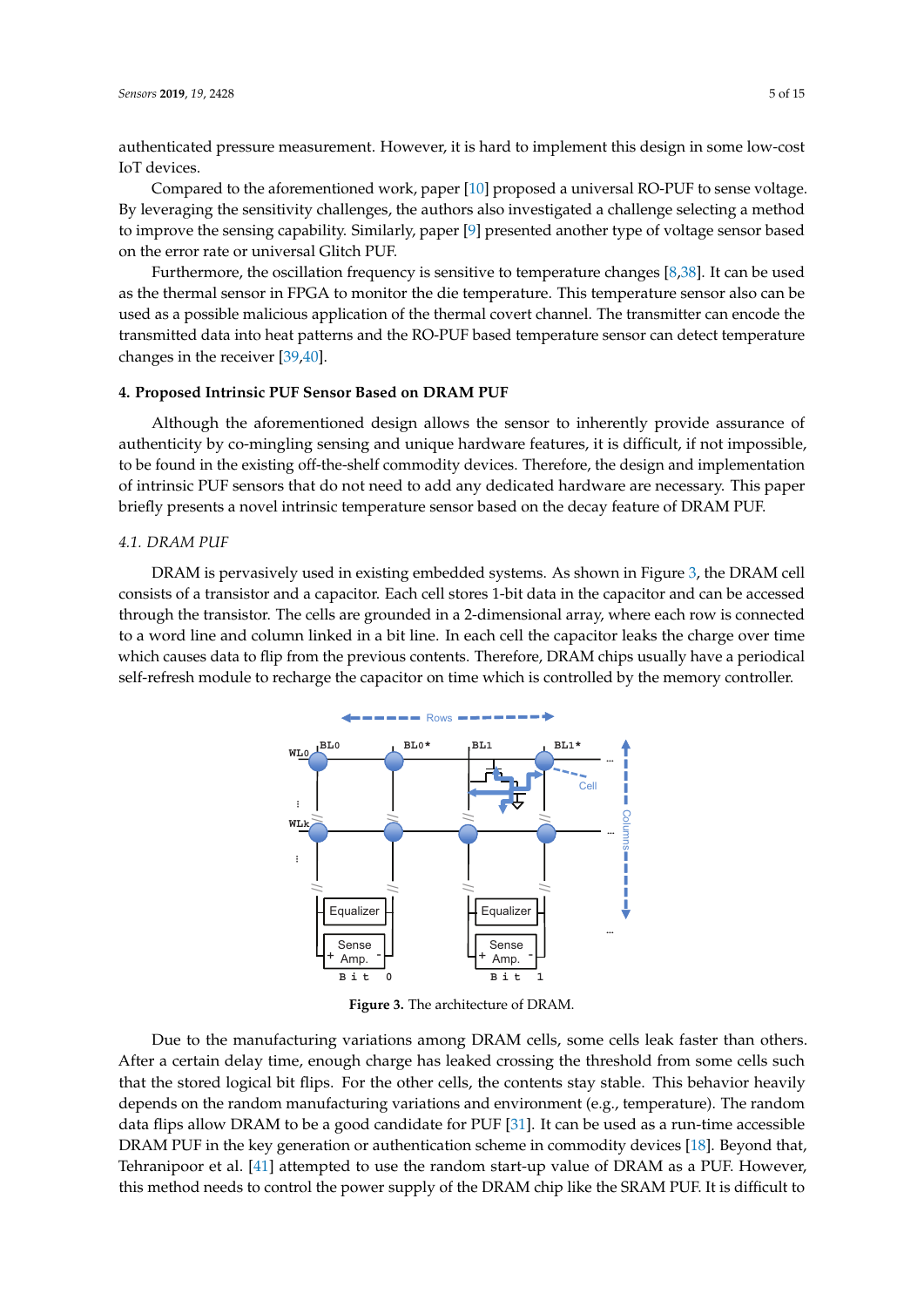be implement in commodity off-the-shelf devices. In [\[42\]](#page-14-7), the authors introduced error patterns bound to manufacturing variations of DRAM by reducing DRAM read access latency below the minimum value in data-sheet specifications to implement DRAM PUF. In this scenario, the computer system needs at least two DRAM ranks because normal read latency should be maintained at least in one rank to keep systems operational. Therefore, this method is difficult to implement in low-cost embedded systems. For example, we tried to implement this proposal in Raspberry Pi (Rpi) B+. However, Rpi B+ just have one rank. The system crashed when we set the value of reading latency as less than 2. In our study, we use the decay-based DRAM PUF as the covert channel to sense temperature changes in the commodity off-the-shelf devices.

#### *4.2. Implementation of DRAM PUF on Raspberry Pi B+*

We implemented and tested our sensor on three Rpi B+ development boards which are the most popular commodity embedded platform. Each board have a Broadcom BCM 2835 systems on chip (SOC) module which includes a 700 MHZ ARM11 76JZF-S processor and a VideoCore IV that implements a 512 MB Double Data Rate SDRAM (DDR2) memory.

We modified an open source firmware of Rpi [\[43\]](#page-14-8) in order to get the privilege of DRAM decay control. The refresh of the whole DRAM has to be disabled as we can not control part of the DRAM address on Rpi. Similar to the previous work in the paper [\[31\]](#page-13-17), we set the selective refresh by loops over all memory address that need to be refreshed by issuing a read to the first word in every DRAM row. Therefore, during query process of DRAM PUF, the other applications can operate normally.

Figure [4](#page-5-0) shows the structure of DRAM PUF on Rpi B+. There are three important parameters for DRAM PUF: PUF address, initial value and decay time. PUF address is the DRAM address that supposed to be used as PUF. The initial value is a set of digital data that used to initiate the PUF address before the PUF query. In the PUF query, decay time indicates how long the DRAM PUF is disable refreshed. In our implementation, we set a 16 MB DRAM PUF with initial value = 1 and decay time = 60 s. These parameters can be compiled in the kernal of Rpi B+ or acquired from the upper computer via Universal Asynchronous Receiver/Transmitter (UART). And then, the PUF query code running on Graphics Processing Unit (GPU) can gain these parameters from Central Processing Unit (CPU) by the mailbox. The programs running on the CPU and GPU are only able to communicate via the mailboxes. All the aforementioned work has been published on the paper [\[44\]](#page-14-9). In paper [\[44\]](#page-14-9), the decay feature of DRAM was used as covert channel leveraging the PoP architecture.

<span id="page-5-0"></span>

**Figure 4.** Structure of DRAM PUF implementation on Raspberry Pi (Rpi) B+.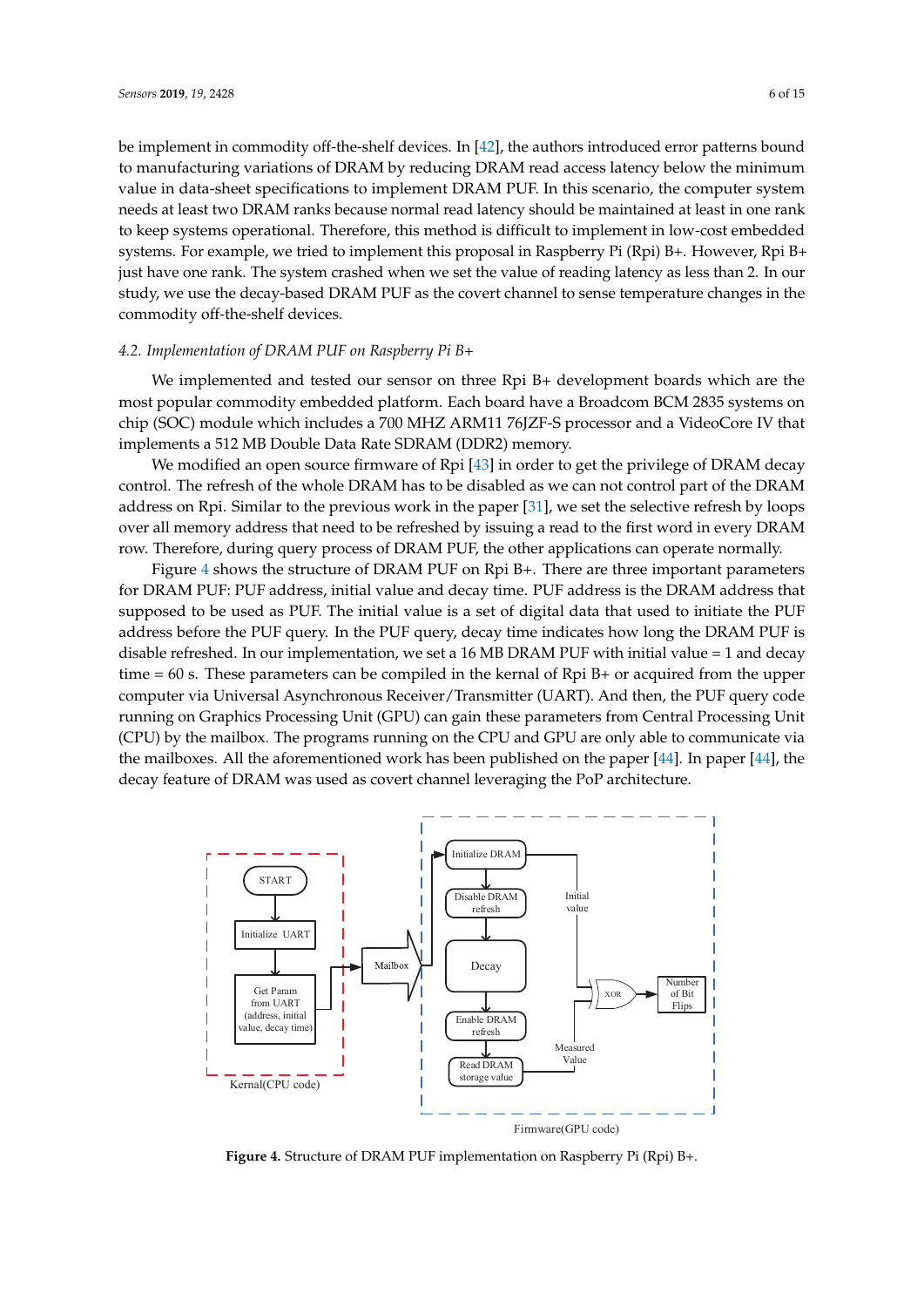# *4.3. Embedded in the PUFs-Based Key Generation Scheme*

The DRAM PUF-based key generation scheme has two phases: enrollment and key generation. In the enrollment phase, the security system generates helper data  $h = GEN(r)$ , where  $GEN()$  is the generation process of helper data algorithm [\[45\]](#page-14-10) and *r* is the output of DRAM PUF. *h* can be generated and stored in the devices or the data center. In the key generation process, when used in the field, the device queries the DRAM PUF and receives a measurement r'. By the helper data algorithm, the system can regenerate the original DRAM output  $r = REGEN(R', h)$  if the Hamming Distance of  $r$ and *r'* is smaller than the error-correction capability of helper data algorithm, where *REGEN*() is the error correction process of the helper data algorithm. In the DRAM PUF-based sensor, the Hamming Distance of r' and r is the number of bit flips caused by the temperature changes. Therefore, as shown in Figure [5,](#page-6-1) the cross-correlation between the errors in DRAM PUF-based key generation process and the temperature variations is established. The novel temperature sensor is integrated into the conventional PUF-based key generation scheme.

<span id="page-6-1"></span>

**Figure 5.** Module of DRAM PUF-based sensor fused with the key generation scheme.

For DRAM PUF, one promising key generation scheme was proposed in paper [\[31\]](#page-13-17). The authors discretize the decay feature by divided the DRAM cells into fast cell, slow cell and no cell. The decay time of fast cells is shorter than slow cells. Some randomly selected fast cells and slow cells, which are either extremely fast or extremely slow, are used to generate a key. In our tests, we simplified the implementation of this scheme by ordering these selected cells in their physical address. The contribution of this scheme is that the output of this proposal can be capable of higher randomness with higher reliability. The reliability of this scheme has been tested in paper [\[31\]](#page-13-17).

# <span id="page-6-0"></span>**5. Experimental Set Up and Evaluation**

# *5.1. Experimental Set Up*

Figure [6](#page-7-0) presents the schematic of the experimental set up used to verify the feasibility of our design. It includes a thermal chamber with a thermal chamber controller; three Rpi B+ boards running the modified open source firmware that can communicate with the workstation via UART; and a workstation running the control scripts. The automatic test process is the following:

- 1. The workstation sets the temperature of thermal chamber by the thermal chamber controller and starts the loop to monitor the temperature.
- 2. When the temperature requirements are reached, the workstation writes the parameters of the DRAM PUF to the CPU.
- 3. Execute the DRAM PUF query process on GPU and count the number of bit flips.
- 4. Restart from step 1 for next set of parameters.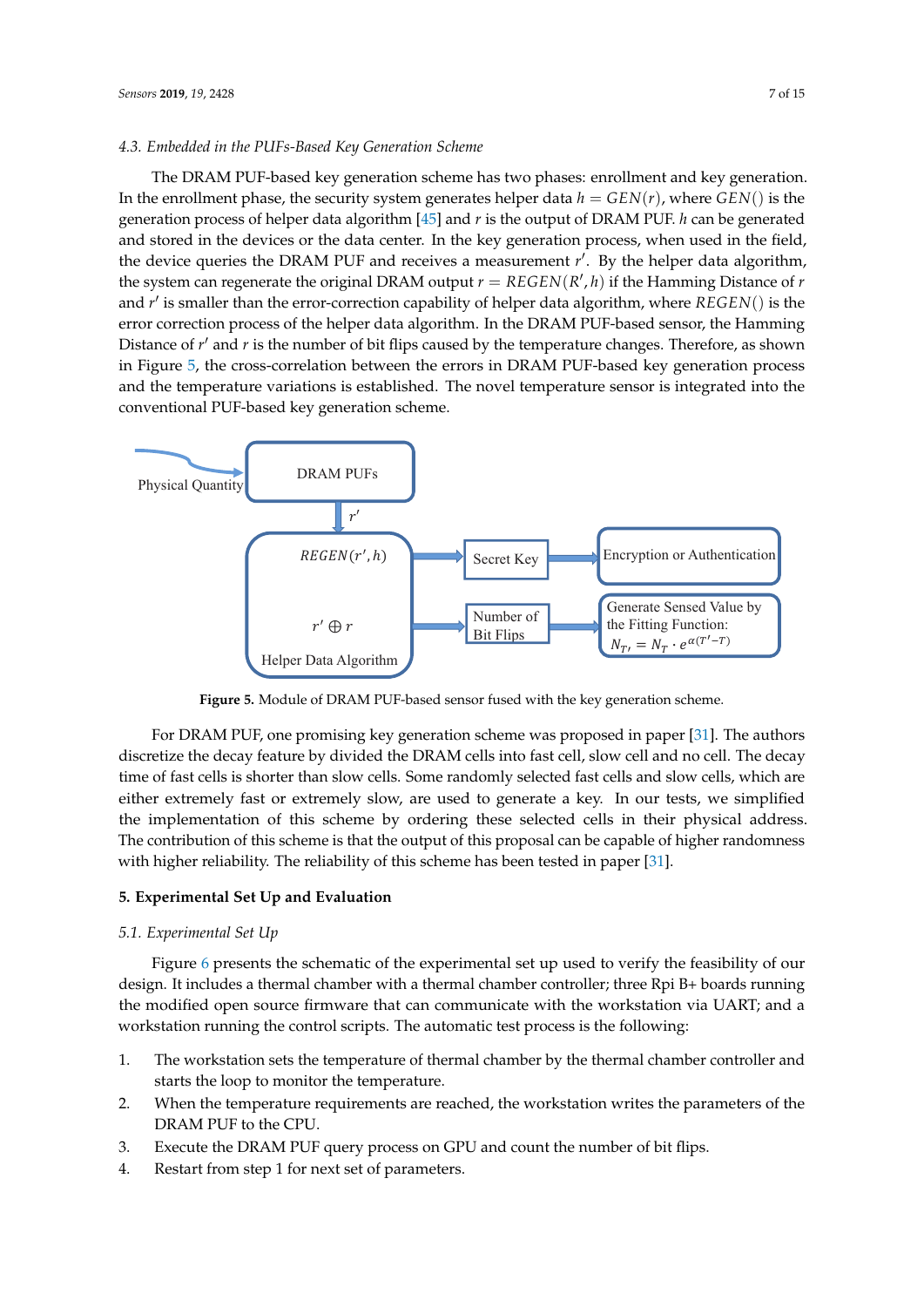<span id="page-7-0"></span>

**Figure 6.** Experimental set up.

# *5.2. Test Results*

We measured the temperature sensor instances on three Rpi B+ boards (Rpi1, Rpi2 and Rpi3) with temperature  $t = 15 \degree C$ ,  $20 \degree C$ ,  $25 \degree C$ ,  $30 \degree C$ ,  $35 \degree C$ ,  $40 \degree C$  and decay time 60 s. In each device, we measured one 16 MB DRAM in stride in the free address area of DRAM.

Decay time and temperature are two parameters that affect the number of bit flip for DRAM PUF. In our proposal, we evaluate the temperature, leveraging the number of bit flips of DRAM PUF. In Figure [7,](#page-7-1) we show the dependency between temperature and number of bit flips under certain decay times. The temperature changing was achieved using a thermal chamber. Although decay time affects the number of bit flips significantly, it does not influence the dependency between temperature and decay time. The temperature characteristics of DRAM PUF are very similar for different decay times. In the following tests, we evaluate our DRAM PUF under 30 s.

<span id="page-7-1"></span>

**Figure 7.** Relation between the temperature, decay time and number of bit flips measured on three Raspberry Pi B+ boards. (**a**) Test results of RPi1. (**b**) Test results of Rpi2. (**c**) Test results of Rpi3.

Figure [8](#page-8-0) shows the number of bit flips of each Rpi, environment temperature and SoC temperature. Every point in the plot represents a test result under one temperature conditions. We see that the number of bit flips significantly increases with the temperature rising. However, there are obvious differences in the change of slope rate of the environmental temperature and number of bit flips among all the devices. The curve slope of temperature is very stable compared with the number of bit flips.

Prior work has presented that the decay time (retention time) of DRAM cells decreases exponentially as the temperature increases [\[46\]](#page-14-11). In paper [\[31\]](#page-13-17), the authors computed it by the formula  $tT$ <sub>*T*</sub> $t = t \cdot e^{-\alpha(T - T)}$ . At temperature *T*<sup> $\prime$ </sup> > *T*, DRAM PUF can generate a similar response under decay time  $t' < t$ . Furthermore, the number of bit flips is determined by the decay time under a certain temperature. Therefore, we analyse the relationship between temperature and number of bit flips by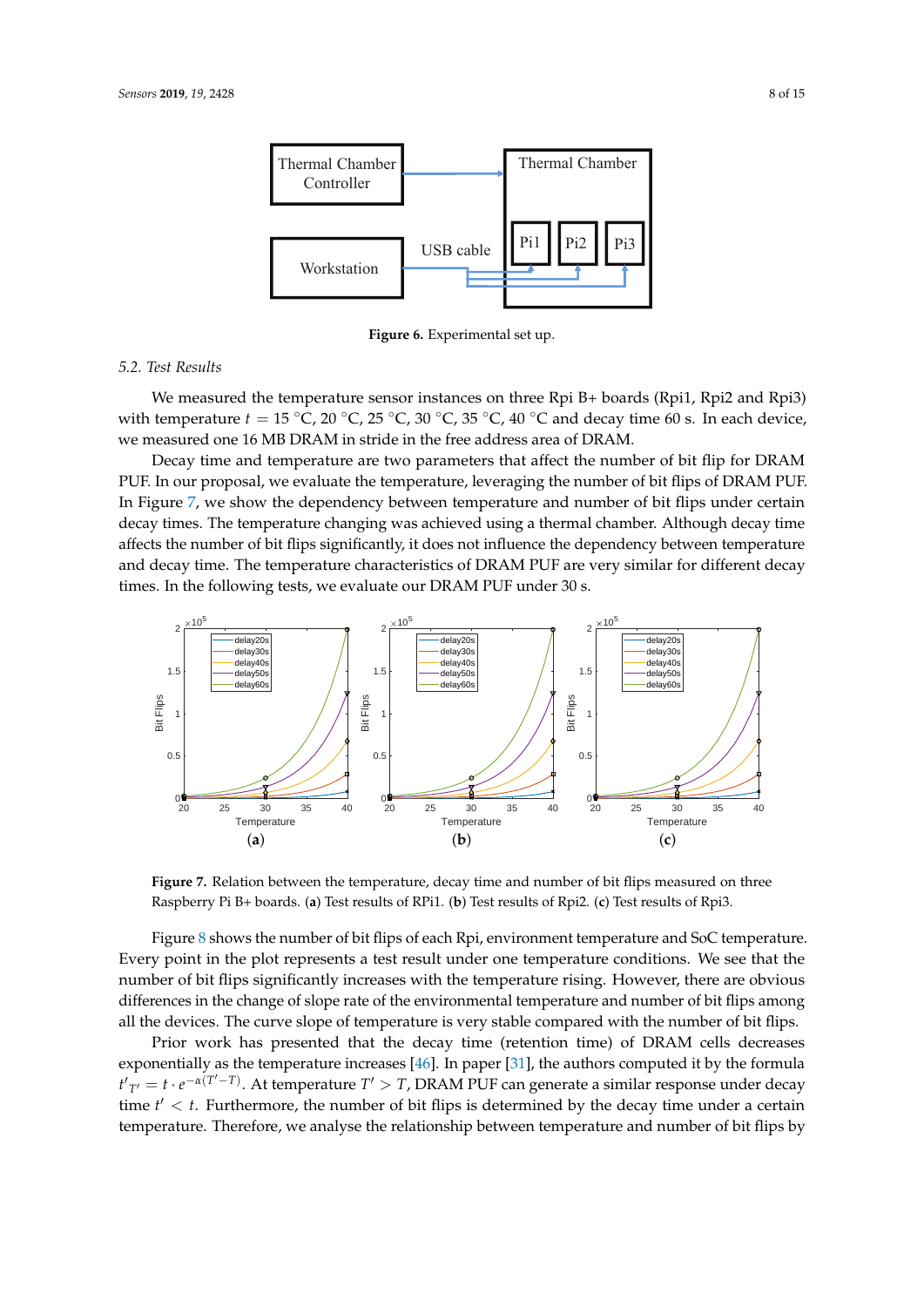a simple fitting formula exponentially. The behaviour of bit flips  $N_{T}$  under temperature  $T'$  can be computed by known parameters  $N_T$  and  $T$  by:

<span id="page-8-2"></span>
$$
N_{T'} = N_T \cdot e^{\alpha(T'-T)} \tag{1}
$$

<span id="page-8-0"></span>

**Figure 8.** Test results of Rpi1, Rpi2 and Rpi3. The temperature of thermal chamber, temperature sensor on the systems on chip (SOC) and the number of bit flips (right y-ray) are shown in each plot. The x-ray is the number of iteration of tests under different tests conditions. Due to the heat production of function operation, the curve of temperature sensor on the SoC are always higher than the thermal chamber. (**a**) Test results of RPi1. (**b**) Test results of Rpi2. (**c**) Test results of Rpi3.

Based on our measurements, we estimated *α* to be 0.2465 for Rpi1, 0.2432 for Rpi2 and 0.2659 for Rpi3. As shown in Figure [9,](#page-8-1) the smooth fitting curve coincides very well with the original line with "X" label.

<span id="page-8-1"></span>

**Figure 9.** Fitting line of Rpi1, Rpi2 and Rpi3. The smooth curve is the fitting line and the line with the "'X" lable is the original line. (**a**) Fitting line of Rpi1. (**b**) Fitting line of Rpi2. (**c**) Fitting line of Rpi3.

As shown in Table [1,](#page-9-0) the accuracy of our DRAM PUFs based temperature sensor can be within 4 °C. Due to the reason that the accuracy of our thermal chamber can only be stabilized at 4 °C to 5 °C, we implemented our tests under that range. However, we can still find the big gap between our test results, e.g., from 20 ℃ to 25 ℃, the number of bit flips increased threefold. Therefore, the real accuracy of our proposal should be much better than our test results. Theoretically, if the number of bit flips caused by noise is 200 (this will be shown in the following contents), the temperature accuracy should be less than 3 °C ( $T' - T = (ln((188 + 200) \div 188) \div 0.2465)$ .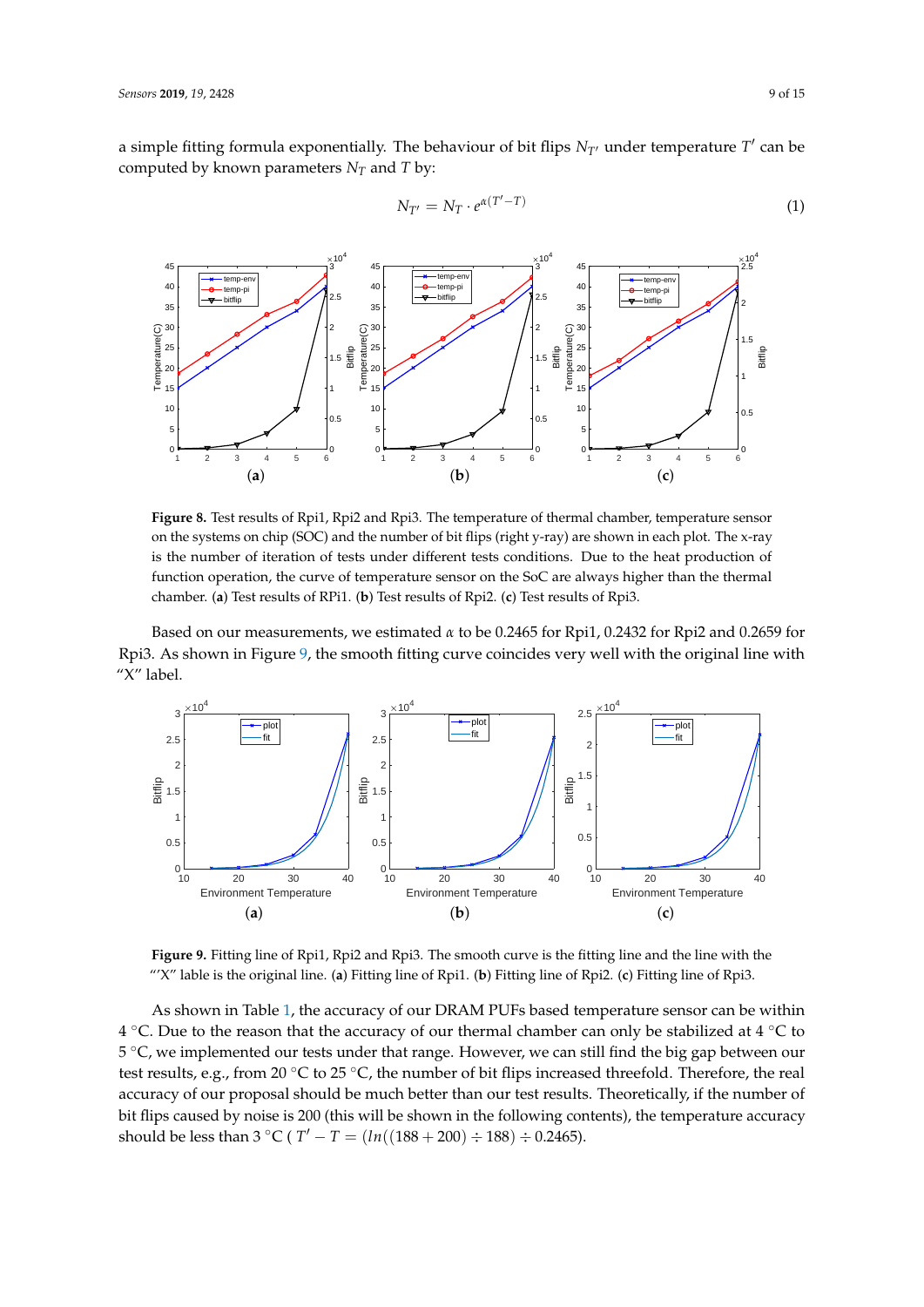|  |    |  | Rpi $20^{\circ}$ C $25^{\circ}$ C |  | $30\,{}^{\circ}\mathrm{C}$ |                   | 34 °C |  | $40^{\circ}$ C                                       |    |
|--|----|--|-----------------------------------|--|----------------------------|-------------------|-------|--|------------------------------------------------------|----|
|  | TR |  |                                   |  |                            | ER TRER TRER TRER |       |  | TR                                                   | ER |
|  |    |  |                                   |  |                            |                   |       |  | Rpi1 198 188 781 647 2621 2219 6571 5948 26074 26103 |    |
|  |    |  |                                   |  |                            |                   |       |  | Rpi2 193 196 751 660 2448 2227 6256 5891 25359 25348 |    |
|  |    |  |                                   |  |                            |                   |       |  | Rpi3 117 106 476 400 1835 1511 5103 4378 21569 21584 |    |

<span id="page-9-0"></span>**Table 1.** The number of bit flips under temperature 20 ◦C, 25 ◦C, 30 ◦C, 35 ◦C, 40 ◦C, where TR is the test results in thermal chamber and ER is the value evaluated by Equation [\(1\)](#page-8-2).

In our proposal, the uniqueness of DRAM PUFs is an important parameter to make sure that the DRAM PUF can generate a unique ID and key for the sensor. However, the uniqueness evaluation method based on inter-Hamming distance is not suited for DRAM PUF, because the majority cells of DRAM PUF does not flip in short decay time. Therefore, paper [\[31\]](#page-13-17) proposed to use the Jaccard index to evaluate the uniqueness of multiple DRAM PUF instances. For two sets *A* and *B*, the Jaccard index is defined as Equation [\(2\)](#page-9-1). As shown in Figure [10,](#page-9-2) the inter-chip Jaccard index is 1.4981 ×  $10^{-4}$ . This small value indicates the high uniqueness of our DRAM PUF on Rpi.

<span id="page-9-2"></span>

<span id="page-9-1"></span>
$$
J(A,B) = \frac{A \cap B}{A \cup B} \tag{2}
$$

**Figure 10.** Inter-chip Jaccard index. We evaluate 16MB DRAM as DRAM PUF on each Raspberry Pi board. Given that we do not have enough boards to evaluate the inter-chip Jaccard index, we divided each 16 MB DRAM PUF into 20 parts with the same size. We consider each 0.8MB DRAM PUF as a unique model. Therefore we have 60 DRAM PUF models to operate the Jaccard index evaluation.

For the DRAM PUF-based key generation scheme in Section [4.3,](#page-6-1) we tested the randomness of the output. As shown in Table [2,](#page-10-1) the scheme can generate random bits under  $40\degree\text{C}$ , 30 s or under low temperature with longer decay time calculated by the aforementioned equation  $t'_{T'} = t \cdot e^{-\alpha(T'-T)}$ .

Furthermore, to evaluate the robustness of our proposal, we tested the aging and workload effects of DRAM PUF and analyzed the voltage effects by the related study.

All the accelerated aging experiments are performed using a thermal chamber. Theoretically, one day's test under 80  $\degree$ C is equal to 18 months of operation under room temperature [\[47\]](#page-14-12). Therefore, as shown in Figure [11,](#page-10-2) after 15 days accelerated aging tests, we can evaluate nearly 270 months of aging effects of DRAM PUFs. Although there are some fluctuations, the test results do not present serious aging effects. Similar conclusions are also shown in paper [\[47\]](#page-14-12).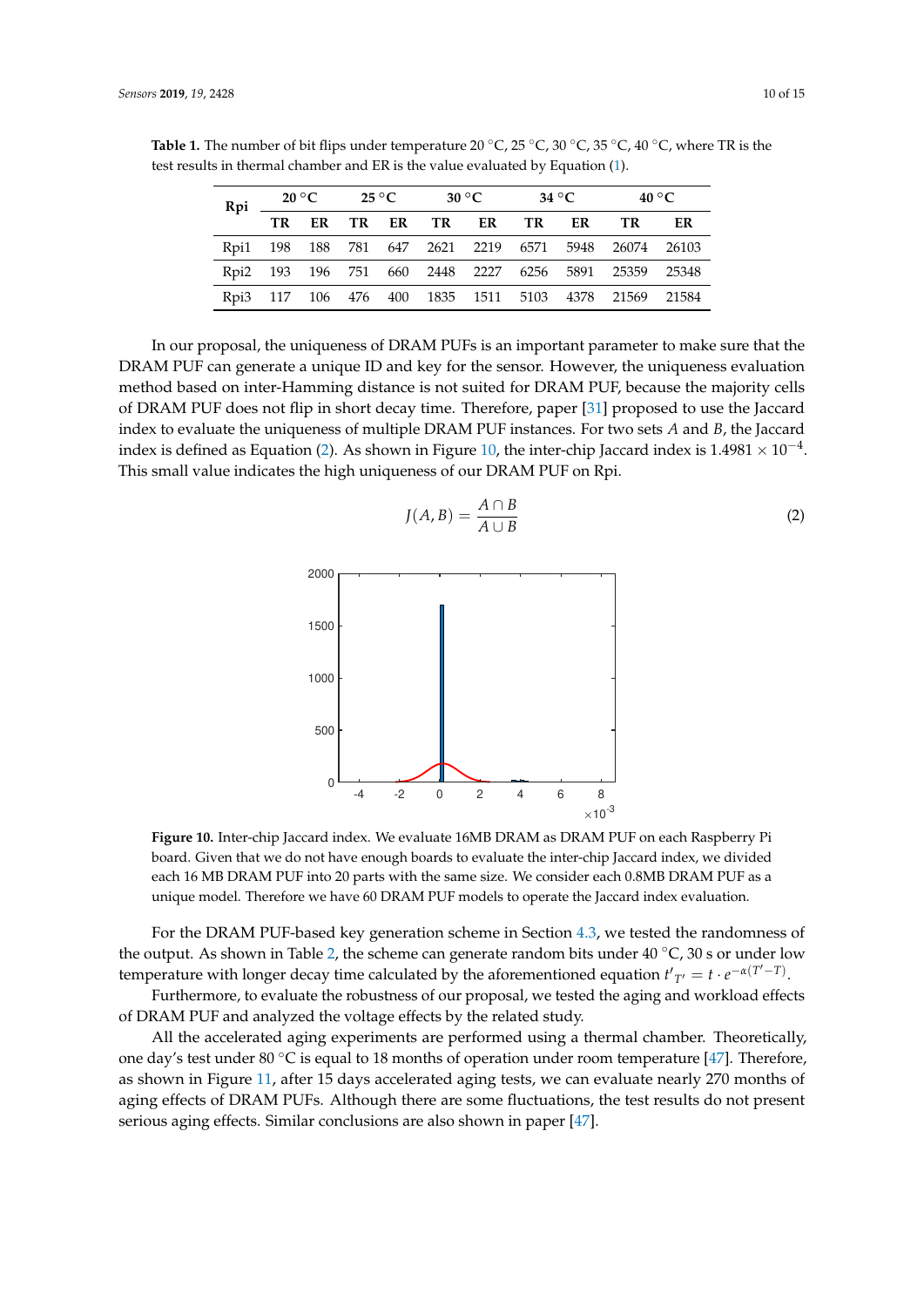<span id="page-10-1"></span>**Table 2.** The randomness test results for the DRAM PUF leveraging NIST test suit for temperature 25 °C, 30 °C, 35 °C, 40 °C under decay time 30 s. It should be noticed that as a weak PUF, the length of the output from the DRAM PUF cannot meet some of the tests in the National Institute of Standards and Technology (NIST) test suit, e.g., the length of the bit strings should be longer than  $10^6$  for the Rank test. Therefore, we just listed the test results that meet the requirement. (N.O.T. is the Non Overlapping Template. FFT is the Fast Fourier Transform test.)

| <b>NIST Tests</b>      | Pi1                      |                |                |                | Pi <sub>2</sub> |                          |                |                | Pd i3                    |                |                |                |
|------------------------|--------------------------|----------------|----------------|----------------|-----------------|--------------------------|----------------|----------------|--------------------------|----------------|----------------|----------------|
|                        | $25^{\circ}$ C           | $30^{\circ}$ C | $34^{\circ}$ C | $40^{\circ}$ C | $25^{\circ}$ C  | $30^{\circ}$ C           | $34^{\circ}$ C | $40^{\circ}$ C | $25^{\circ}$ C           | $30^{\circ}$ C | $34^{\circ}$ C | $40^{\circ}$ C |
| Frequency              | $\overline{\phantom{0}}$ | -              | 100%           | 100%           |                 | -                        | 97%            | 97%            | -                        |                | 99%            | 99%            |
| <b>Blcok Frequency</b> | ۰                        | -              | 100%           | 99%            |                 | $\overline{\phantom{0}}$ | 100%           | 97%            | -                        | -              | 100%           | 99%            |
| Cumulative Sums        | ۰                        | ۰              | 100%           | 100%           | ۰               | $\overline{\phantom{0}}$ | 99%            | 96%            | $\overline{\phantom{0}}$ | -              | 98%            | 99%            |
| Runs                   | -                        | -              | 100%           | 99%            |                 | $\overline{\phantom{0}}$ | 99%            | 97%            | $\overline{\phantom{0}}$ |                | 98%            | 99%            |
| longest Run            | $\overline{\phantom{0}}$ | -              | 99%            | 99%            |                 | -                        | $0\%$          | 98%            | -                        | -              | $0\%$          | 99%            |
| <b>FFT</b>             | -                        | -              | 95%            | 98%            | -               | $\overline{\phantom{0}}$ | 96%            | 99%            | -                        | -              | 99%            | 100%           |
| N.O.T.                 | -                        | -              | 47%            | 100%           | -               | $\overline{\phantom{0}}$ | 59%            | 91%            | -                        | -              | 98%            | 98%            |

As shown in paper [\[48\]](#page-14-13), voltage is one of the parameters that effect the junction leakage current *Ileak* ∝ *e <sup>V</sup>appliedvoltage*. The relationship between the retention time of DRAM and *Ileak* can be expressed as  $T_{ret} \propto C_s/I_{leak}$ , where  $C_s$  is a parameter. Thus, as the increase of voltage, the retention time of DRAM decreased. For a certain decay time, there would be more bit flips. This may effect the robustness of DRAM based key generation scheme and the accuracy of the temperature sensor. Therefore, a stable supply voltage for DRAM chip is necessary for our proposal.

<span id="page-10-2"></span>

**Figure 11.** The aging test resuts of Rpi, Rpi2 and Rpi3. The x-ray is the days of the accelerated aging tests under 80 °C. The y-ray is the Hamming distance between the output of DRAM PUF before and after accelerated aging under different temperature. (**a**) Aging test results of Rpi1. (**b**) Aging test results of Rpi2. (**c**) Aging test results of Rpi3.

Furthermore, the working conditions of SoC may also influence the feature of our design. However, until now, the open source firmware for Raspberry Pi B+ cannot boot up a real operation system. Therefore, in this paper, we only tested the effects of two specific functions that operated on GPU. The difference between the two functions is reliable at 5%. These orders of magnitude are much smaller than the influence of temperature (as shown in Table [1\)](#page-9-0). On the other hand, the SoC can mitigate the influence of workload by control the code operation when used in the field.

# <span id="page-10-0"></span>**6. Discussion**

## *6.1. Security Discussion*

Since our intrinsic DRAM PUF relies on the intrinsic DRAM memory, memory protection is the premise for the security of our DRAM PUF-based key storage and sensor scheme. The memory used as PUF must be protected from tampering from all software outside the trust boundary. Furthermore,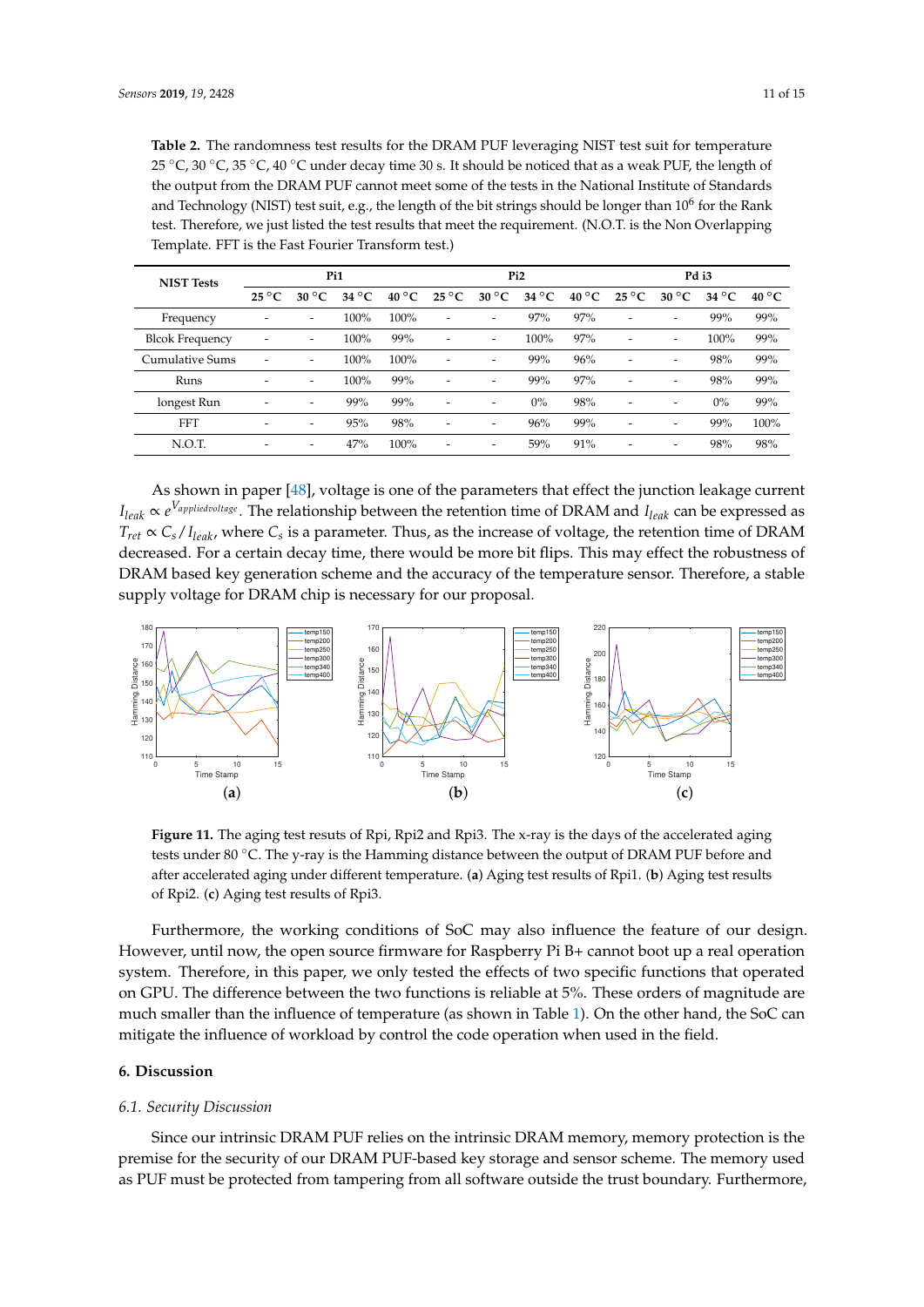the privilege to control the register about DRAM decay control is another important security issue. The security system must make sure that only the legal component that is granted the highest privilege can access arbitrary memory without any limitations.

Isolation techniques for multi-core platforms that are based on resource partitioning offer a promising method for this security issue. For example, memory isolation techniques can control memory access rights on an embedded system. It relies on temporal partitioning of memory between trusted and untrusted code to create isolated memory for the execution of sensitive code. It can be used to protect a specified memory space by forbidding any illegal access to the memory address. The isolation techniques have been widely used in the existing computer security scheme, e.g., Intel Trusted Execution Technology (TXT) [\[49\]](#page-14-14), Intel Software Guard Extensions (SGX) [\[50\]](#page-14-15) and ARM TrustZone [\[51\]](#page-14-16).

Although the memory resources that are used for DRAM PUF can be protected by the isolation technology aforementioned, another possible threat for our DRAM PUF-based sensor is the Rowhammer attack [\[52\]](#page-14-17). As shown in Figure [12,](#page-11-1) the attacker could try to introduce some random errors (bit flips) into DRAM PUF by repeatedly accessing adjacent rows which are legal for the attacker. If the DRAM PUFs address is discrete physically, this attack should be very powerful because there will be a lot of adjacent rows that can be used to operate the attack. On the contrary, if the DRAM PUF is physically successive as shown in Figure [12,](#page-11-1) the attack would be not very useful in our design because the rowhammer attack can only injure the borders of the DRAM PUF area. The number of bit flips introduced by this attack is very limited. Furthermore, two "empty-rows" can be used to isolate the DRAM PUF from the attacker.

<span id="page-11-1"></span>

**Figure 12.** The rowhammer attacks for DRAM PUF.

# *6.2. Future Works*

This novel DRAM PUF-based sensor still leaves a number of open research issues and questions that need to be addressed. The possible future work includes:

- We only verified the feasibility of the DRAM PUF-based sensor. Therefore, more comprehensive tests are necessary.
- The open source firmware [\[43\]](#page-14-8) used in our implementation cannot boot up a whole operating system now. Therefore, we still are not clear about the influence of the operating code on the feature of the sensor.
- The query process of DRAM PUF needs several seconds of decay time. Therefore, it can not be used in certain real-time scenarios. Our future work will utilize more intrinsic PUF designs to address this issue.

## <span id="page-11-0"></span>**7. Conclusions**

In this work, we presented an analysis and categorization of the security key management schemes for sensor networks and PUF sensor designs. Previous works depicted that PUF can provide low-cost key storage and intrinsic sensors to countermeasure the security issues of physical attacks for NVM-based key storage and spoofing attacks. However, the existing PUF sensors can not be used in commodity off-the-shelf devices because of the dedicated circuits of PUF implementation. Our work demonstrates that intrinsic PUFs can be a good candidate to configure the PUF-based key storage and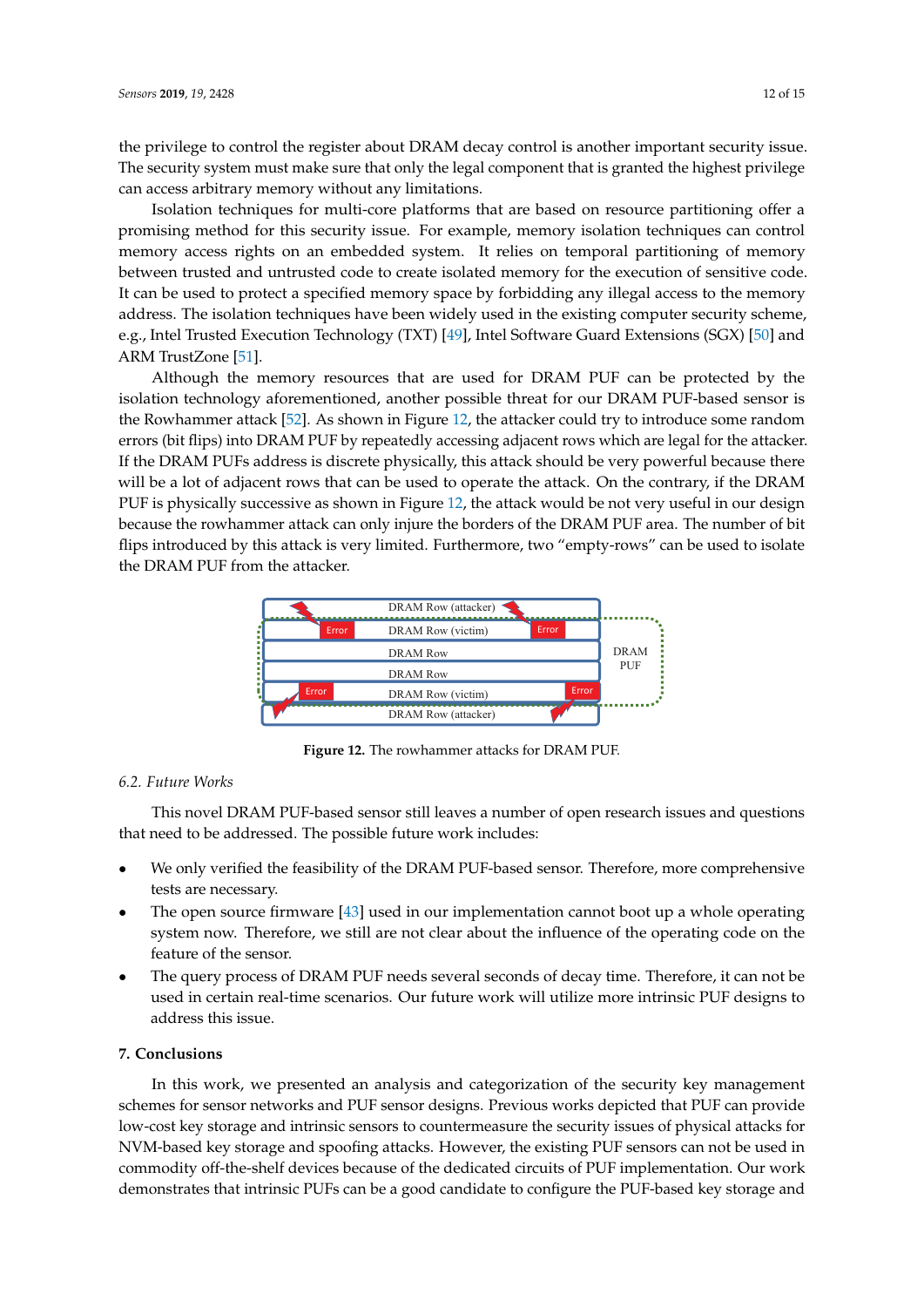PUF sensor in the commodity off-the-shelf devices without any hardware changes. An evaluation of the DRAM PUF found on the off-the-shelf commodity device–Rpi B+, showed the feasibility of a DRAM PUF-based temperature sensor. Moreover, we proposed a DRAM PUF-based key storage scheme that can configure the PUF sensor in it. The sensor process can be operated during the key generation process.

**Author Contributions:** Conceptualization, S.C. and B.L.; methodology, S.C. and Y.C.; software, S.C. and Y.C.; validation, S.C. and Y.C.; investigation, S.C.; resources, S.C.; data curation, S.C.; writing–original draft preparation, S.C.; writing–review and editing, Y.C.; visualization, S.C. and Y.C.; supervision, Y.C. and B.L.; project administration, Y.C.; funding acquisition, B.L.

**Funding:** This research was funded by Shenzhen Science Technology and Innovation Commission(SCSTI), No. JCYJ20170817115500476, National Nature Science of China(NSFC), No. 61571116 and Scientific Research Foundation of Graduate School of Southeast University, No. YBPY1869.

**Acknowledgments:** We would like to thank Jakub Szefer and Wenjie Xiong for guidance and help with the PUF implementation on Rpi. The test platform was based on my work at Yale University working with Jakub Szefer and Wenjie Xiong which has been published open-source at [http://caslab.csl.yale.edu/code/popchannels/.](http://caslab.csl.yale.edu/code/popchannels/)

**Conflicts of Interest:** The authors declare no conflict of interest.

# **References**

- <span id="page-12-0"></span>1. Schneier, B. The Internet of Things Is Wildly Insecure—and Often Unpatchable. Wired (Online), 6 January 2014. Available online: [http://www.wired.com/2014/01/theres-no-good-way-to-patch-the-internet-of](http://www.wired.com/2014/01/theres-no-good-way-to-patch- the-internet-of-things-and-thats-a-huge-problem/)[things-and-thats-a-huge-problem/](http://www.wired.com/2014/01/theres-no-good-way-to-patch- the-internet-of-things-and-thats-a-huge-problem/) (accessed on 8 July 2016).
- <span id="page-12-1"></span>2. Skorobogatov, S.P. Data remanence in flash memory devices. In *International Conference on Cryptographic Hardware & Embedded Systems*; Springer: Berlin/Heidelberg, Germany, 2005; pp. 339–353.
- <span id="page-12-2"></span>3. Torrance, R.; James, D.L. The State-of-the-Art in IC Reverse Engineering. In *CHES 2009*; Springer: Berlin/Heidelberg, Germany, 2009; pp. 363–381.
- <span id="page-12-3"></span>4. Shoukry, Y.; Martin, P.; Tabuada, P.; Srivastava, M. Non-invasive Spoofing Attacks for Anti-lock Braking Systems. In *CHES 2013*; Springer: Berlin/Heidelberg, Germany, 2013; pp. 55–72.
- <span id="page-12-4"></span>5. Gassend, B.; Clarke, D.; van Dijk, M.; Devadas, S. Silicon Physical Random Functions. In Proceedings of the 9th ACM Conference on Computer and Communications Security, Washington, DC, USA, 18–22 November 2002; pp. 148–160.
- <span id="page-12-5"></span>6. Armknecht, F.; Maes, R.; Sadeghi, A.-R.; Sunar, B.; Tuyls, P. Memory leakage-resilient encryption based on physically unclonable functions. In *Towards Hardware-Intrinsic Security*; Springer: Berlin/Heidelberg, Germany, 2010; pp. 135–164.
- <span id="page-12-6"></span>7. Kursawe, K.; Sadeghi, A.; Schellekens, D.; Skoric, B.; Tuyls, P. Reconfigurable Physical Unclonable Functions-Enabling technology for tamper-resistant storage. In Proceedings of the 2009 IEEE International Workshop on Hardware-Oriented Security and Trust, HOST, San Francisco, CA, USA, 27–27 July 2009; pp. 22–29.
- <span id="page-12-7"></span>8. Franco, J.J.L.; Boemo, E.; Castillo, E.; Parrilla, L. Ring oscillators as thermal sensors in FPGAs: Experiments in low voltage. In Proceedings of the 2010 VI Southern Programmable Logic Conference, SPL, Ipojuca, Brazil, 24–26 March 2010; pp. 133–137.
- <span id="page-12-8"></span>9. Shimizu, K.; Sugawara, T.; Suzuki, D.; Srivastava, M.T. PUF as a sensor. In Proceedings of the 2015 IEEE 4th Global Conference on Consumer Electronics GCCE, Osaka, Japan, 27–30 October 2015; pp. 88–92.
- <span id="page-12-9"></span>10. Ma, H.; Gao, Y.; Kavehei, O.; Ranasinghe, D.C. A PUF sensor. Securing physical measurements. In Proceedings of the 2017 IEEE International Conference on Pervasive Computing and Communications Workshops, PerCom Workshops, Kona, HI, USA, 13–17 March 2017; pp. 648–653.
- <span id="page-12-10"></span>11. Pappu, R.; Recht, B.; Taylor, J.; Gershenfeld, N. Physical One-Way Functions. *Sciences* **2002**, *297*, 2026–2030. [\[CrossRef\]](http://dx.doi.org/10.1126/science.1074376) [\[PubMed\]](http://www.ncbi.nlm.nih.gov/pubmed/12242435)
- <span id="page-12-11"></span>12. Suh, G.E.; Devadas, S. MPhysical unclonable functions for device authentication and secret key generation. In Proceedings of the Design Automation Conference, San Diego, CA, USA, 4–8 June 2007; pp. 9–14.
- <span id="page-12-12"></span>13. Ghaith, H.; Sunar, B. PUF-HB: A Tamper-Resilient HB Based Authentication Protocol. In *Applied Cryptography & Network Security, International Conference*; Springer: Berlin/Heidelberg, Germany, 2008.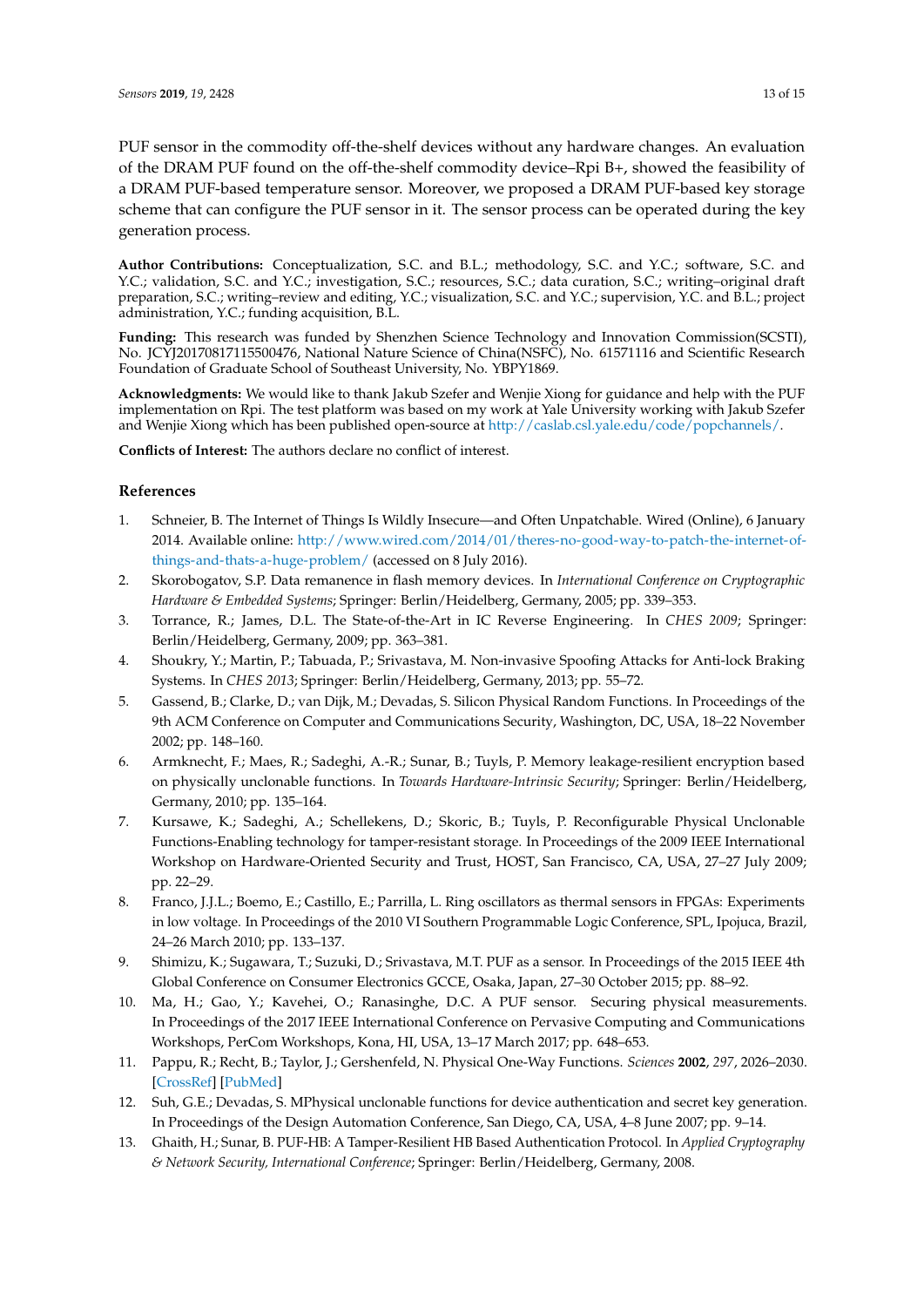- <span id="page-13-0"></span>14. Van Herrewege, A.; Katzenbeisser, S.; Maes, R.; Peeters, R.; Sadeghi, A.R.; Verbauwhede, I.; Wachsmann, C. Reverse Fuzzy Extractors: Enabling Lightweight Mutual Authentication for PUF-Enabled RFIDs. In Proceedings of the Financial Cryptography & Data Security-International Conference, Kralendijk, Bonaire, 27 Februray–2 March 2012.
- <span id="page-13-1"></span>15. Majzoobi, M.; Koushanfar, F.; Devadas, S. FPGA PUF using programmable delay lines. In Proceedings of the IEEE International Workshop on Information Forensics & Security, Seattle, WA, USA, 12–15 December 2011.
- <span id="page-13-2"></span>16. Maiti, A.; Casarona, J.; McHale, L.; Schaumont, P. A large scale characterization of RO-PUF. In Proceedings of the 2010 IEEE International Symposium on Hardware-Oriented Security and Trust (HOST), Anaheim, CA, USA, 13–14 June 2010; pp. 94–99.
- <span id="page-13-3"></span>17. Selimis, G.; Konijnenburg, M.; Ashouei, M.; Huisken, J.; de Groot, H.; van der Leest, V.; Schrijen, G.-J.; van Hulst, M.; Tuyls, P. Evaluation of 90 nm 6T-SRAM as physical unclonable function for secure key generation in wireless sensor nodes. In Proceedings of the IEEE International Symposium on Circuits and Systems, Rio de Janeiro, Brazil, 15–18 May 2011; pp. 567–570.
- <span id="page-13-4"></span>18. Rosenblatt, S.; Chellappa, S.; Cestero, A.; Robson, N.; Kirihata, T.; Iyer, S.S. A self-authenticating chip architecture using an intrinsic fingerprint of embedded DRAM. *IEEE J. Solid-State Circuits* **2013**, *48*, 2934–2943. [\[CrossRef\]](http://dx.doi.org/10.1109/JSSC.2013.2282114)
- <span id="page-13-5"></span>19. Serpanos, D.N.; Voyiatzis, A.G. Security challenges in embedded systems. *Trans. Embedded Comput. Syst. TECS* **2013**, *12*, 66. [\[CrossRef\]](http://dx.doi.org/10.1145/2435227.2435262)
- <span id="page-13-6"></span>20. Momani, M.; Challa, S.; Alhmouz, R. Can we trust trusted nodes in wireless sensor networks? In Proceedings of the 2008 International Conference on Computer and Communication Engineering, ICCCE, Kuala Lumpur, Malaysia, 13–15 May 2008; pp. 1227–1232.
- <span id="page-13-7"></span>21. Momani, M.; Challa, S. Survey of Trust Models in Different Network Domains. *Int. J. Ad Hoc Sens. Ubiq. Comput.* **2010**, *1*, 1. [\[CrossRef\]](http://dx.doi.org/10.5121/ijasuc.2010.1301)
- <span id="page-13-8"></span>22. Zhang, J.; Varadharajan, V. Wireless sensor network key management survey and taxonomy. *J. Netw. Comput. Appl.* **2009**, *33*, 63–75. [\[CrossRef\]](http://dx.doi.org/10.1016/j.jnca.2009.10.001)
- <span id="page-13-9"></span>23. He, X.; Niedermeier, M.; De Meer, H. Dynamic key management in wireless sensor networks: A survey. *J. Netw. Comput. Appl.* **2013**, *36*, 611–622. [\[CrossRef\]](http://dx.doi.org/10.1016/j.jnca.2012.12.010)
- <span id="page-13-10"></span>24. Viega, J.; Thompson, H. The state of embedded-device secu-rity (Spoiler alert: It's bad). *IEEE Secur. Privacy* **2012**, *10*, 68–70. [\[CrossRef\]](http://dx.doi.org/10.1109/MSP.2012.134)
- <span id="page-13-11"></span>25. Arulraj, J.; Pavlo, A.; Dulloor, S.R. Let's talk about storage & recovery methods for non-volatile memory database systems. In Proceedings of the 2015 ACM SIGMOD International Conference on Management of Data, Melbourne, Australia, 31 May–4 June 2015; pp. 707–722.
- <span id="page-13-12"></span>26. Naor, M.; Segev, G. Public-Key Cryptosystems Resilient to Key Leakage. In Proceedings of the Annual International Cryptology Conference, Santa Barbara, CA, USA, 16–20 August 2009; pp. 18–35.
- <span id="page-13-13"></span>27. Posch, R. Protecting devices by active coating. *J. Univ. Comput. Sci.* **1998**, *4*, 652–668.
- <span id="page-13-14"></span>28. Gaubatz, G.; Sunar, B.; Karpovsky, M.G. Non-linear Residue Codes for Robust Public-Key Arithmetic. In Proceedings of the Fault Diagnosis & Tolerance in Cryptography, Third International Workshop, FDTC, Yokohama, Japan, 10 October 2006.
- <span id="page-13-15"></span>29. Anderson, R.; Kuhn, M. Tamper Resistance—A Cautionary Note. In Proceedings of the Conference on Second Usenix Workshop on Electronic Commerce USENIX Association, Oakland, CA, USA, 18–20 November 1996.
- <span id="page-13-16"></span>30. Tuyls, P.; Škori´c, B. Secret key generation from classical physics: Physical uncloneable functions. In *AmIware Hardware Technology Drivers of Ambient Intelligence*; Springer: Dordrecht, The Netherlands, 2006; pp. 421–447.
- <span id="page-13-17"></span>31. Schaller, A.; Xiong, W.; Anagnostopoulos, N.A.; Saleem, M.U.; Gabmeyer, S.; Skoric, B.; Katzenbeisser, S.; Szefer, J. Decay-Based DRAM PUFs in Commodity Devices. *IEEE Trans. Dependable Secure Comput.* **2018**, *16*, 462–475. [\[CrossRef\]](http://dx.doi.org/10.1109/TDSC.2018.2822298)
- <span id="page-13-18"></span>32. Chen, X.; Makki, K.; Yen, K.; Pissinou, N. Sensor network security: A survey. *IEEE Commun. Surv. Tutor.* **2009**, *11*, 52–73. [\[CrossRef\]](http://dx.doi.org/10.1109/SURV.2009.090205)
- <span id="page-13-19"></span>33. Parno, B.; Perrig, A.; Gligor, V. Distributed detection of node replication attacks in sensor networks. In Proceedings of the 2005 IEEE Symposium on Security and Privacy, S & P, Oakland, CA, USA, 8–11 May 2005; pp. 49–63.
- <span id="page-13-20"></span>34. Rosenfeld, K.; Gavas, E.; Karri, R. Sensor physical unclonable functions. In Proceedings of the 2010 IEEE International Symposium on Hardware-Oriented Security and Trust, HOST, Anaheim, CA, USA, 13–14 June 2010; pp. 112–117.